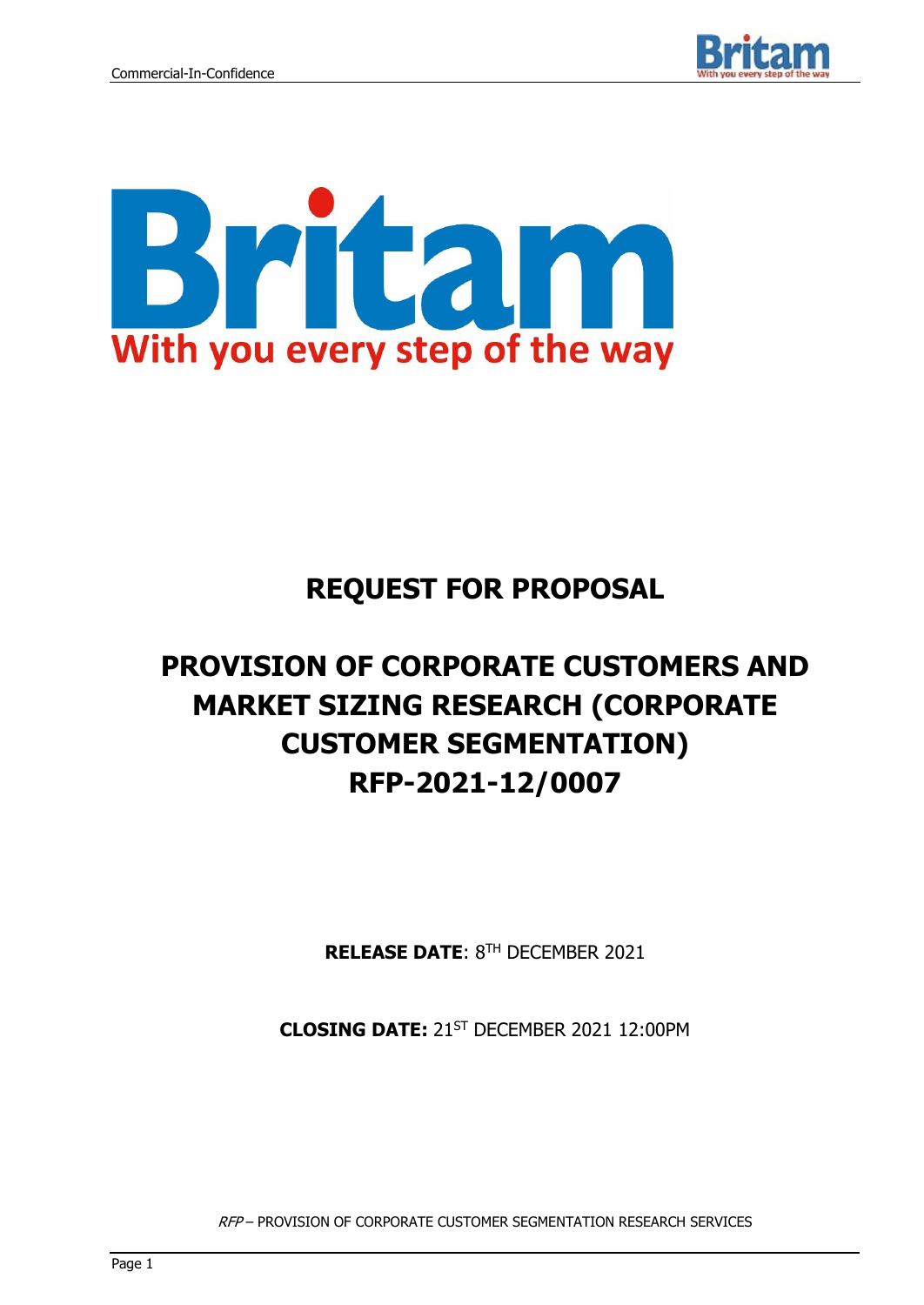

# **Table of Contents**

| 1            |                                                                    |  |
|--------------|--------------------------------------------------------------------|--|
| 1.0          |                                                                    |  |
| 1.1<br>1.2   |                                                                    |  |
|              |                                                                    |  |
| $\mathbf{2}$ |                                                                    |  |
| 2.0<br>2.1   |                                                                    |  |
| 2.2          |                                                                    |  |
| $\mathbf{3}$ |                                                                    |  |
| 3.0          |                                                                    |  |
| 3.1<br>3.2   | Objective of the corporate customer segmentation research services |  |
| 4            |                                                                    |  |
| 4.0          |                                                                    |  |
| 4.1          |                                                                    |  |
| 4.2<br>4.3   |                                                                    |  |
| 4.4          |                                                                    |  |
| 4.5          |                                                                    |  |
| 5            |                                                                    |  |
| 5.1.         |                                                                    |  |
| 5.2.         |                                                                    |  |
| 5.3.         |                                                                    |  |
| 5.4.         |                                                                    |  |
| 5.5.         |                                                                    |  |
| 5.6.         |                                                                    |  |
| 5.7.         |                                                                    |  |
| 5.8.         |                                                                    |  |
| 5.9.         |                                                                    |  |
| 5.10.        |                                                                    |  |
| 6            |                                                                    |  |
| 6.1          | <b>GENERAL</b>                                                     |  |
| 6.2          |                                                                    |  |
|              | 6.2.1                                                              |  |
|              | 6.2.2<br>6.2.2.1                                                   |  |
|              | 6.2.2.2                                                            |  |
|              | 6.2.2.3<br>6.2.3                                                   |  |
|              | 6.2.3.1                                                            |  |

RFP-PROVISION OF CORPORATE CUSTOMER SEGMENTATION RESEARCH SERVICES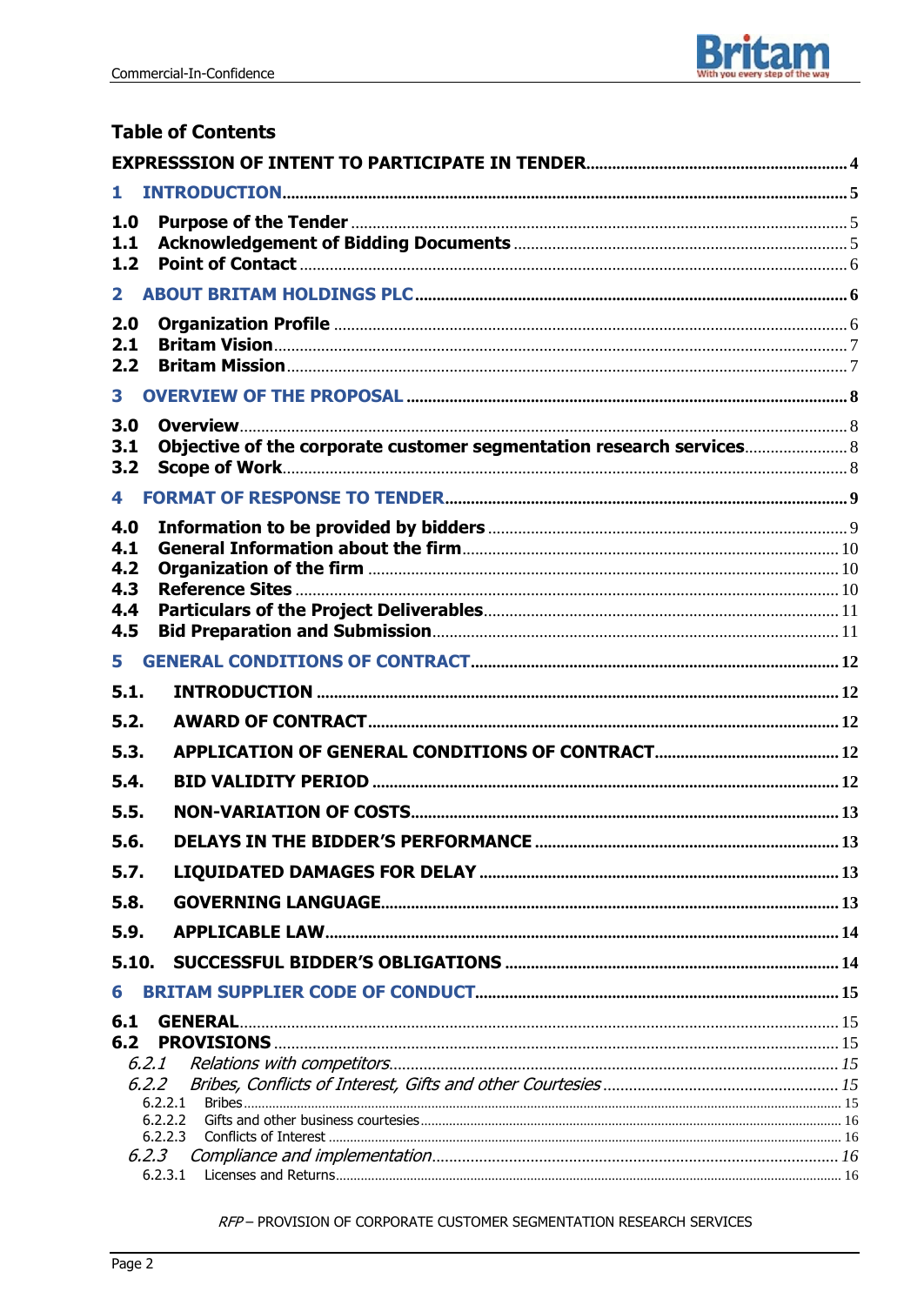

RFP – PROVISION OF CORPORATE CUSTOMER SEGMENTATION RESEARCH SERVICES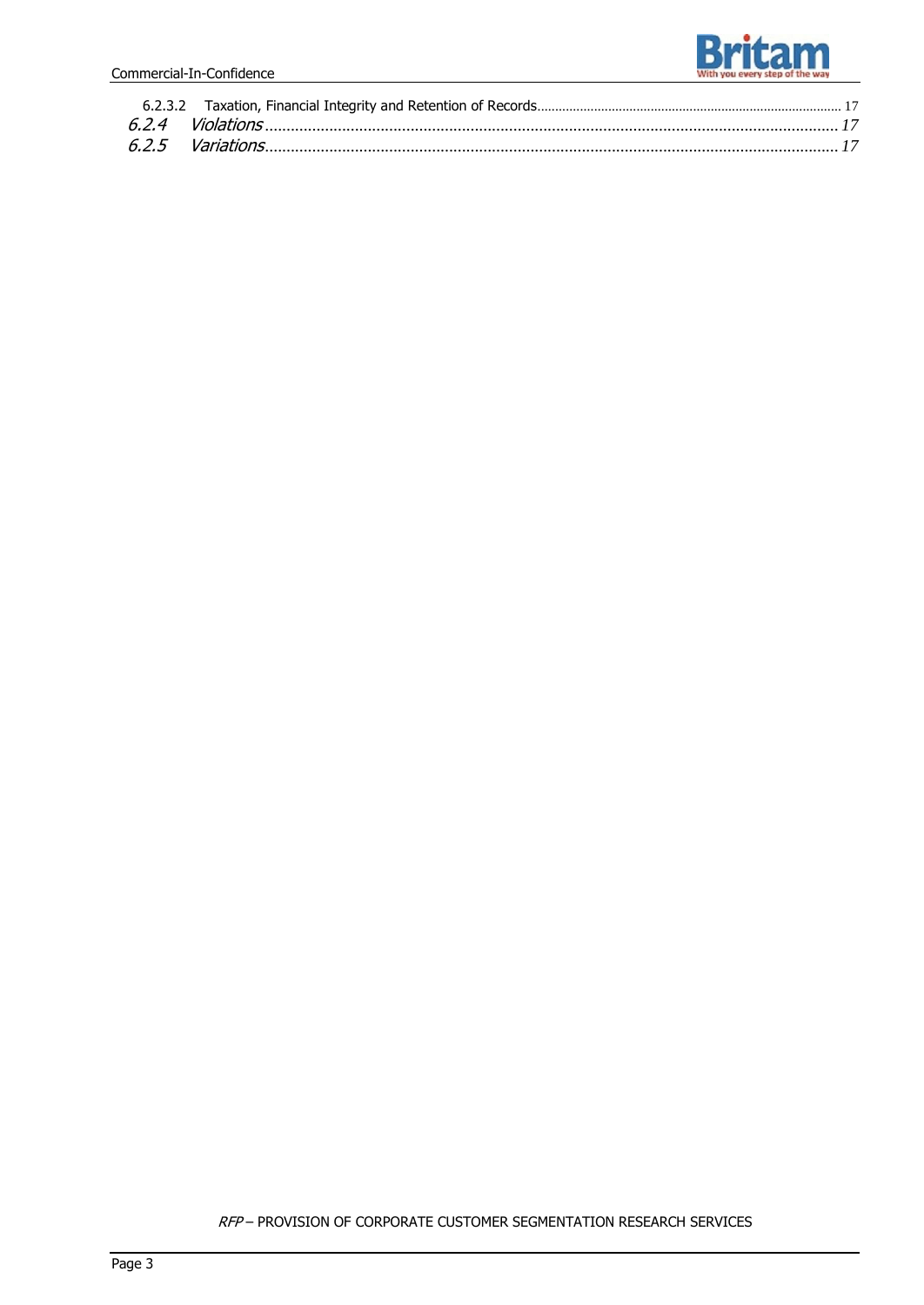

#### **EXPRESSSION OF INTENT TO PARTICIPATE IN TENDER**

This form is to be completed on receipt of the tender document from Britam Insurance Company (Kenya) Limited.

This page is to be completed immediately and scan copy in PDF format e-mailed to Procurement [procurement@britam.com.](mailto:procurement@britam.com) The data contained in this form will be used to send out any addenda that may arise. Firms that do not register their interest by completing this form may not be sent addenda that may arise.

\_\_\_\_\_\_\_\_\_\_\_\_\_\_\_\_\_\_\_\_\_\_\_\_\_\_\_\_\_\_\_\_\_\_\_\_\_\_\_\_\_\_\_\_\_\_\_\_\_\_\_\_\_\_\_\_\_\_\_\_\_\_\_\_\_\_\_\_\_\_\_\_\_\_\_\_\_\_\_\_

Name of the firm's representative completing this form:

| Late: Later and the contract of the contract of the contract of the contract of the contract of the contract of the contract of the contract of the contract of the contract of the contract of the contract of the contract o |
|--------------------------------------------------------------------------------------------------------------------------------------------------------------------------------------------------------------------------------|
|                                                                                                                                                                                                                                |
|                                                                                                                                                                                                                                |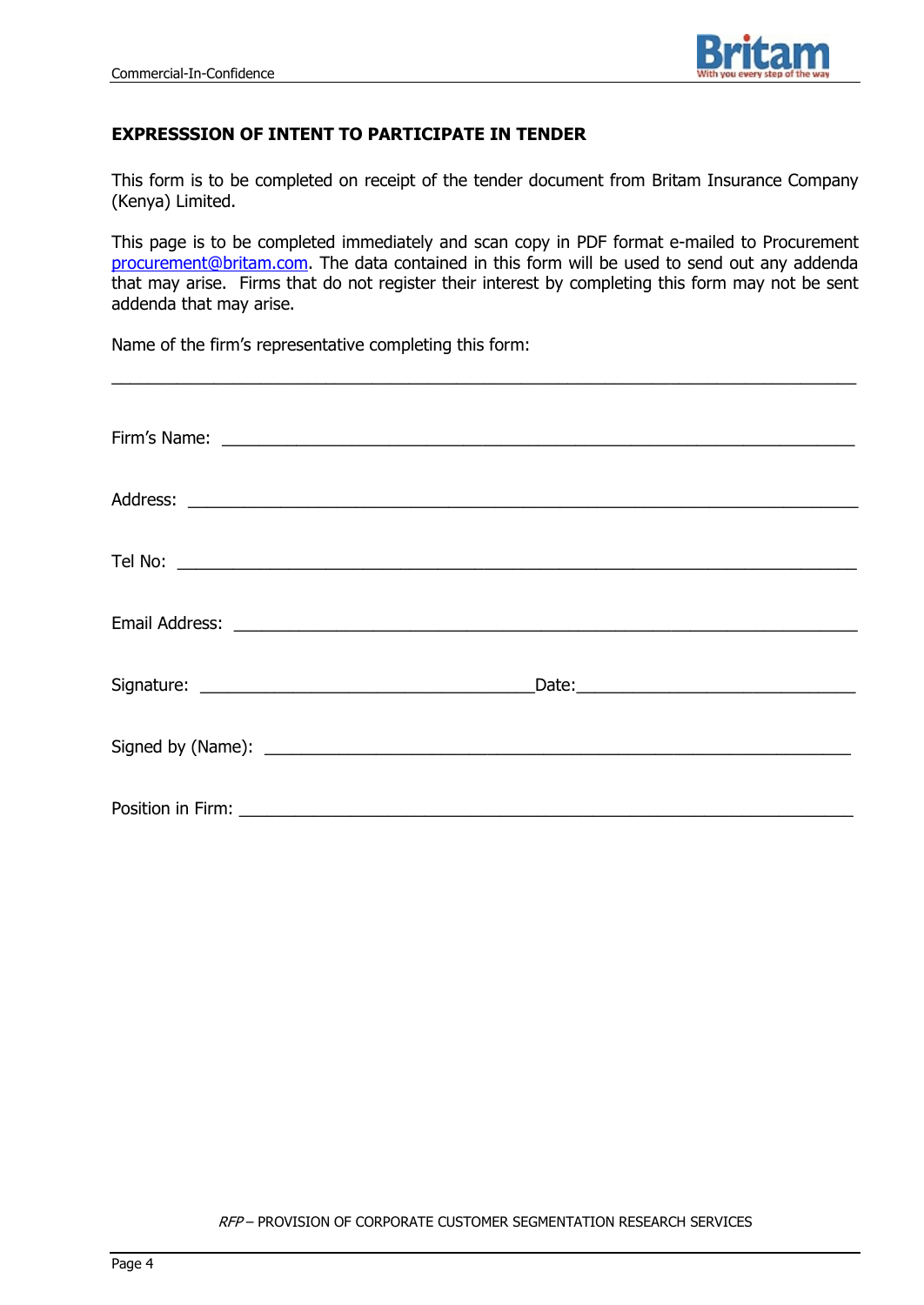

#### **1.0 Purpose of the Tender**

The Britam Insurance Company Limited ("Britam") invites qualified firms to submit their proposals for the Provision of CORPORATE CUSTOMERS SEGMENTATION RESEARCH SERVICES

This Request for Proposal (RFP) is being made available to interested service providers on a restricted tender basis. This document is intended to provide vendors with sufficient understanding of the Britam's requirements to enable them to respond.

For the purposes of the RFP it is necessary to disclose information in this document, and its schedules, which is considered confidential and should therefore not be used (otherwise other than in furtherance of this tender) or disclosed to any third party without explicit prior written consent of Britam.

Britam on its part also acknowledges that it is requesting through this RFP for information that is confidential and therefore commits in equal terms to reciprocal confidentiality.

#### **1.1 Acknowledgement of Bidding Documents**

Britam invites proposals for Provision of **Corporate customers and market sizing research** Services in accordance with the requirements set out in this document. Within four (3) working days of receipt of the RFP, the Bidder is required to acknowledge receipt of the RFP, and notify his intention to submit a bid by email to Britam at **[procurement@britam.com.](mailto:procurement@britam.com)** The mail will include the signed registration template on Page 4 of this document.

Working days are defined as being any day of the week between Monday and Friday (0800 – 1700 Hrs) excluding weekends and gazetted public holidays in the Republic of Kenya).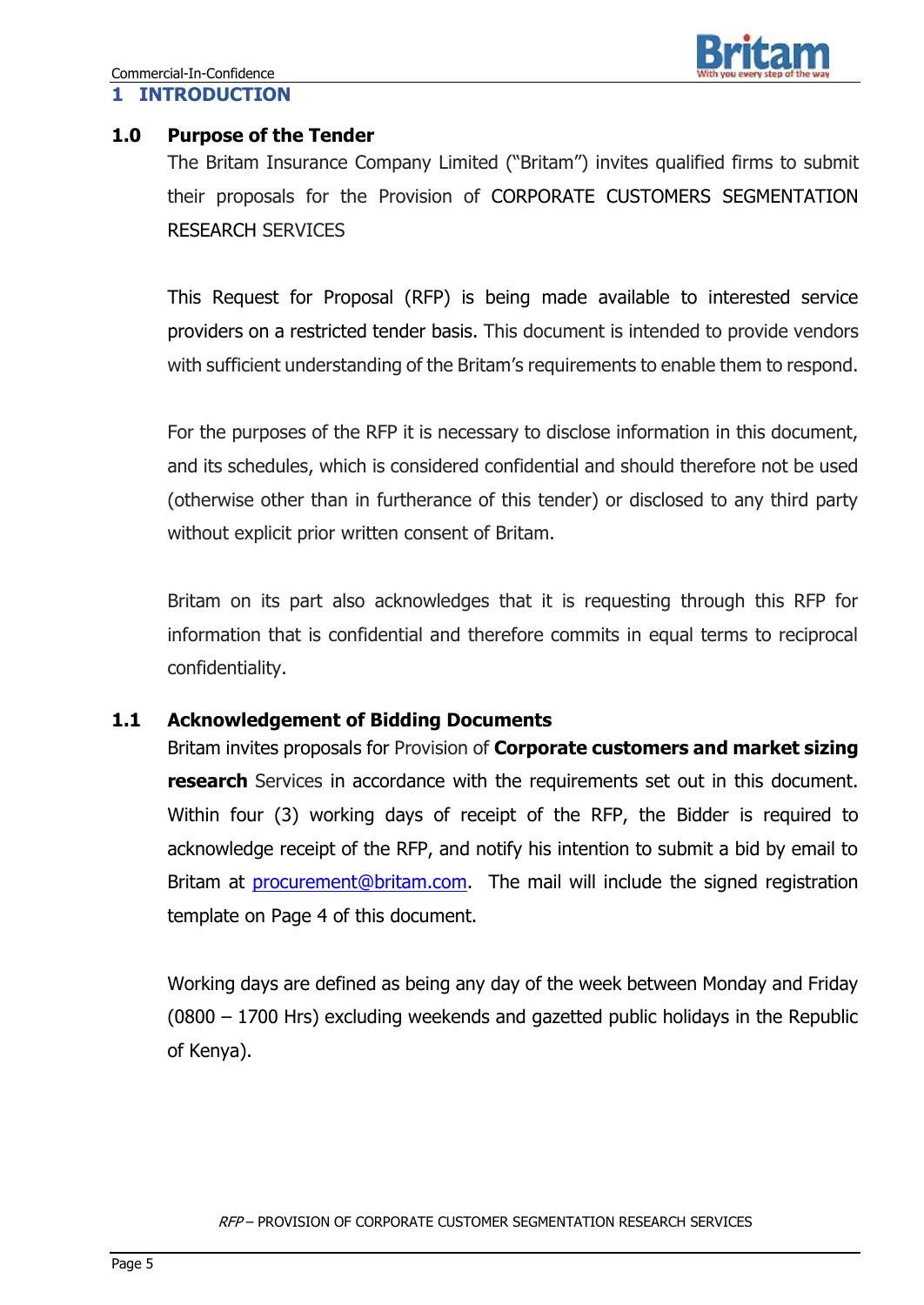

Failure to do so shall be perceived as an intention not to submit a bid and the Bidder will be eliminated from the bid process, and required to destroy the RFP document in keeping with confidentiality requirements.

# **1.2 Point of Contact**

All enquiries or correspondence concerning the details of this tender should be addressed, in the first instance by e-mail to: [procurement@britam.com](mailto:procurement@britam.com) .The subject on the email should be "**CLARIFICATION ON THE RFP FOR PROVISION OF CORPORATE CUSTOMERS SEGMENTATION RESEARCH SERVICES**"

- All responses from Britam to the Bidder shall be channelled through the Procurement Officer.
- It is the responsibility of the Bidder to obtain any further information required to complete this RFP.
- Any clarification request and their associated response will be circulated to all Bidders.
- All clarifications must be sought at the latest 2 days prior to the close of the RFP.

# **2 ABOUT BRITAM HOLDINGS PLC**

# **2.0 Organization Profile**

**Britam Holdings PLC** ("Britam") is a leading diversified financial services group, listed on the Nairobi Securities Exchange. The group has interests across the Eastern and Southern Africa region, with operations in Kenya, Uganda, Tanzania, Rwanda, South Sudan, Mozambique and Malawi. The group offers a wide range of financial products and services in Insurance, Asset management, Banking and Property. For more information, please visit <http://www.britam.com/>

The Group offers a wide range of products and services to individuals, small businesses, corporations and government entities. The range of products includes life insurance, pensions, health insurance, and general insurance through its insurance businesses in the region. The financial solutions which include, unit trusts, investment planning, wealth management, off-shore investments, retirement planning and discretionary portfolio management which are offered through its asset management business. In addition, the company carries out property development, and also has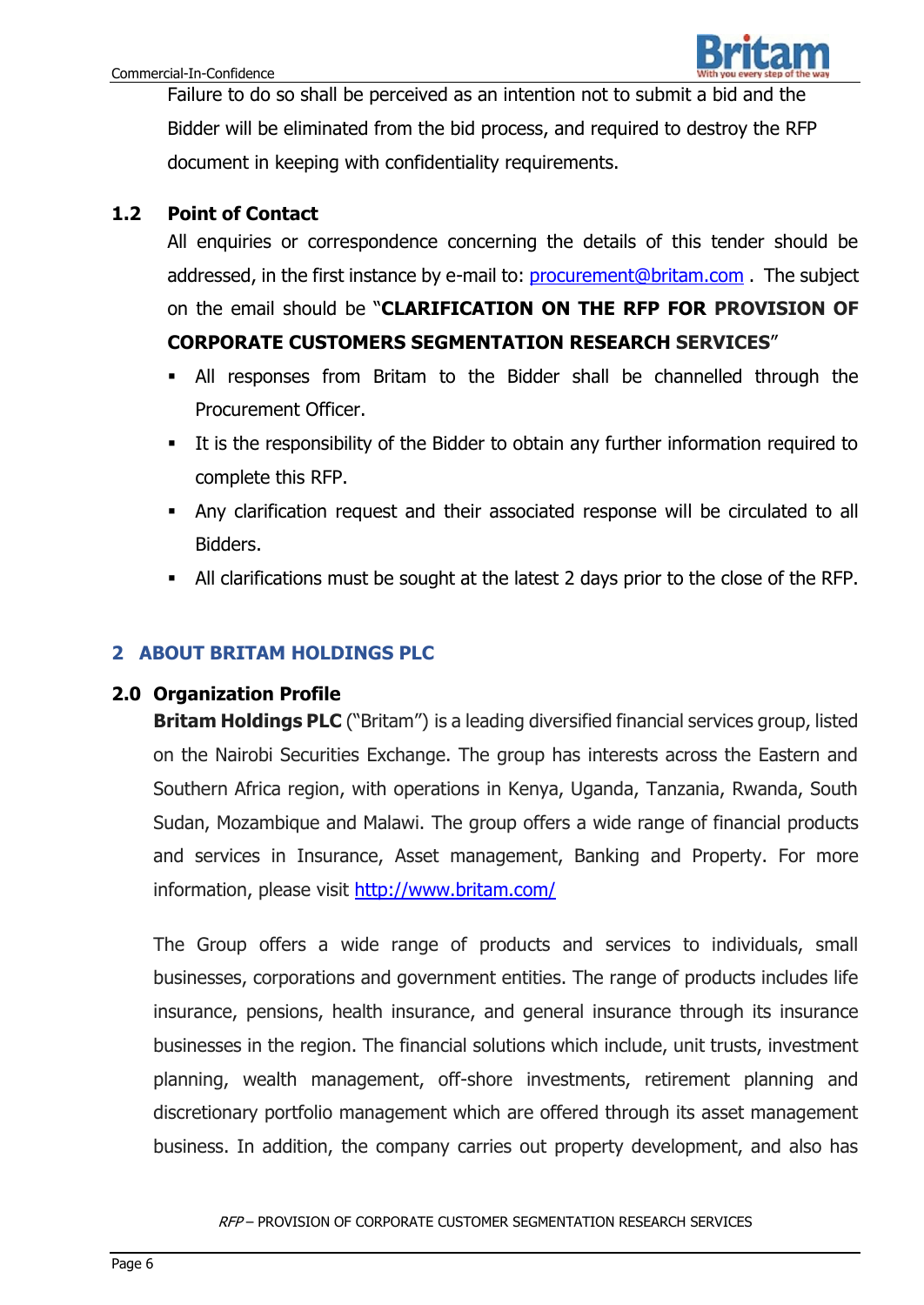

substantial investments in the banking sector. For More information please visit [ht](http://www.britam.co.ke/)tp://www.britam.com

# **2.1 Britam Vision**

To be leading diversified financial services company in our chosen markets across Africa.

# **2.2 Britam Mission**

Providing you with financial security every step of the way.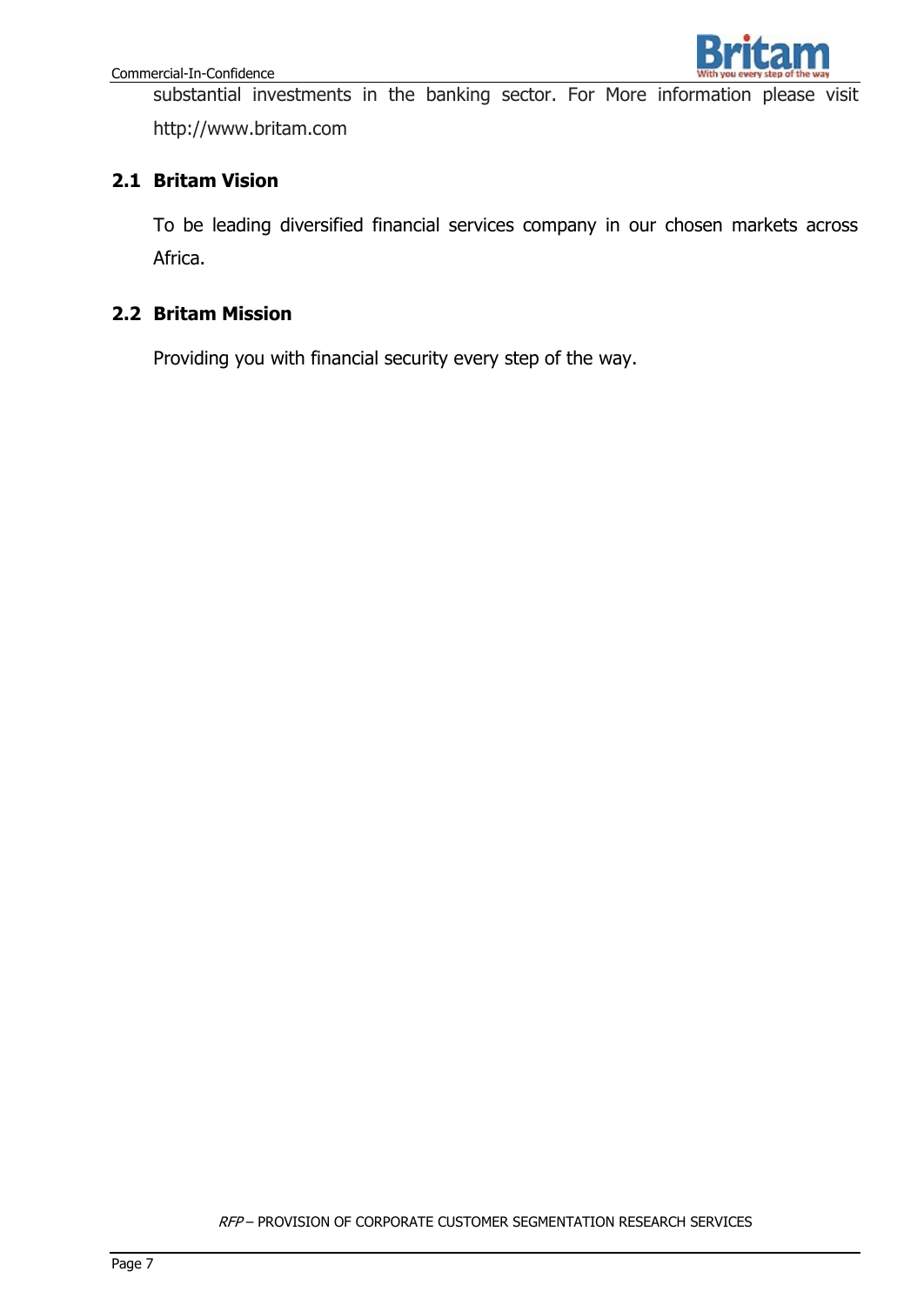#### **3 OVERVIEW OF THE PROPOSAL**

#### **3.0 Overview**

Suppliers are key stakeholders in the operation of Britam Holdings Plc. Their on boarding process is required to be fair, transparent and competitive devoid of any malpractices as provided for in the Procurement Policy. To achieve this objective, the process of prequalification shall be carried out through a third party consultant with proven track record in delivery and execution with utmost professionalism.

# **3.1 Objective of the Corporate Customers and market sizing research services**

Britam seeks services of a qualified CORPORATE CUSTOMERS SEGMENTATION RESEARCH SERVICES CONSULTANT with expertise to provide comprehensive supplier prequalification services and tender evaluation services.

Britam intends to

- I. undertake an online supplier prequalification process and the aim is to have an efficient process, maintain transparency, save time, save money, clear audit trail, and automated data storage among other benefits.
- II. Undertake Tender processing for selected categories. The selected categories will be shared with you upon completion of supplier prequalification process.
- III. You are required to provide a competitive rate to carry out the above mentioned services separately.

#### **3.2 Scope of Work**

Britam seeks for a partner to facilitate in carrying out this exercise as per below key objectives.

- I. Better understand the Corporate segment within and outside of Britam, their satisfaction levels with existing products, channels and services, uptake barriers, attitudes towards insurance and investments.
- II. Segment our existing customer base to the segments that will be identified in this research, measure customer satisfaction with existing products, identify gaps where needs are not fulfilled. This will help us define the best customer value propositions as well as the optimal approach to serve these segments.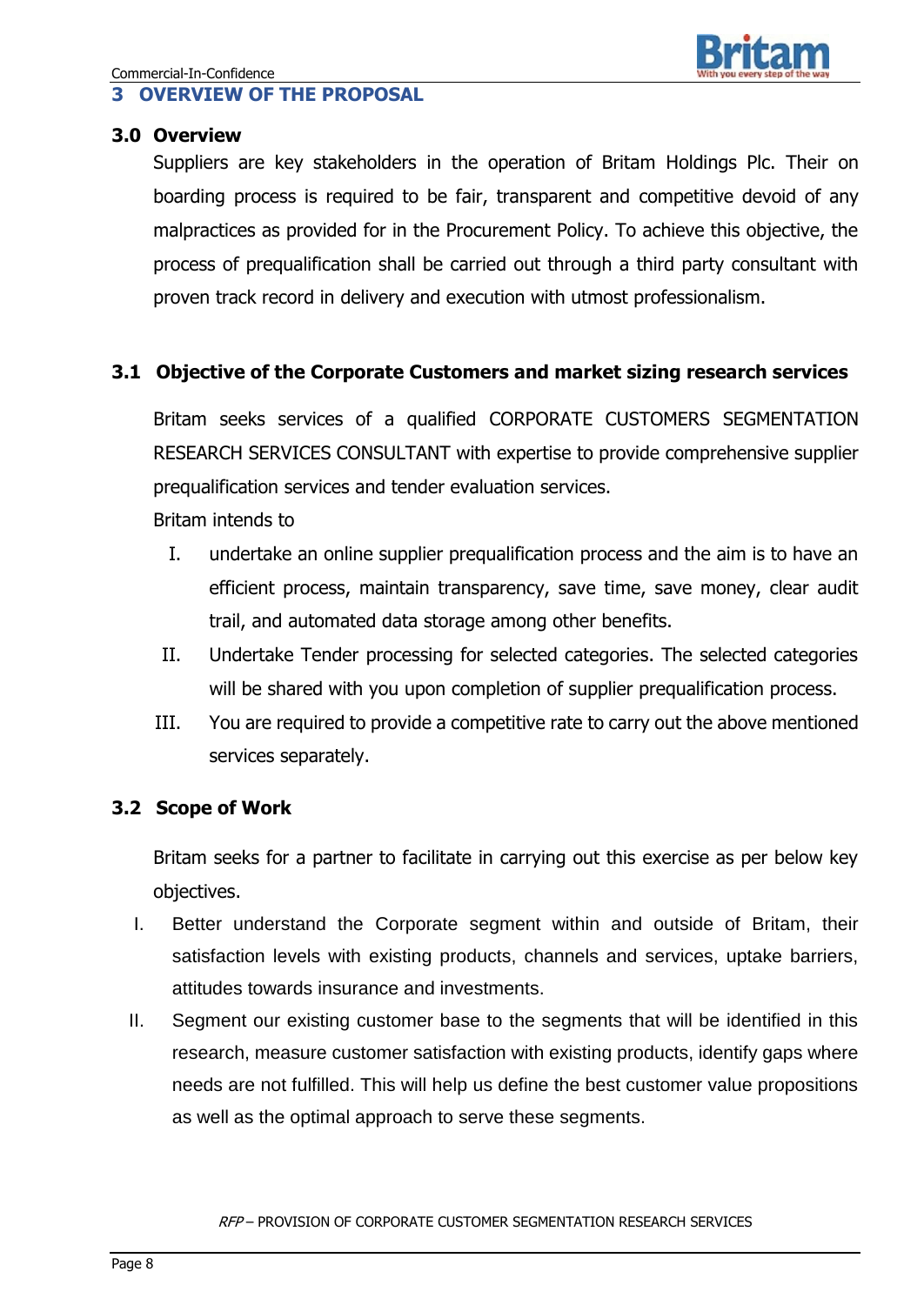

- III. Identify new markets/top sectors in terms of business growth opportunities/untapped markets and to identify top 10 individual companies in each sector and insights on their budgeting cycles & decision making around insurance and investments.
- IV. Facilitate new business development by identifying 'opinion shapers' within the sectors i.e. trade organizations within the sectors that aggregate the individual organizations e.g. KEPSA, KAM, MSEA etc. to enable us explore opportunities for partnerships.

For purposes of this brief, Corporate segment includes;

- 1. Institutions (Universities/Schools, Parastatals, Hospitals, Non-Profit Organisations, National Government, Country Governments etc.)
- 2. Large enterprises
- 3. SME businesses

Note that this is just a guide.

#### **Technical – (Scores - 70%)**

- I. Potential respondent to provide a clear methodology on how you intend to undertake this exercise.
- II. Demonstrate how you shall constitute review committees for the various categories and deliver within the set timelines.
- III. Potential vendor to provide references of similar jobs undertaken in last 2 years
- IV. Potential respondent to provide a clear project execution plan with timelines for each activity.

#### **Financial – (Scores - 30%)**

V. Provide competitive consultancy fee card inclusive of applicable taxes covering; withholding tax, terms of payment.

#### **4 FORMAT OF RESPONSE TO TENDER**

#### **4.0 Information to be provided by bidders**

All bids should contain **ALL INFORMATION REQUESTED IN SECTIONS 4.1 TO** 

**4.5.** The information should be in the following order.

RFP – PROVISION OF CORPORATE CUSTOMER SEGMENTATION RESEARCH SERVICES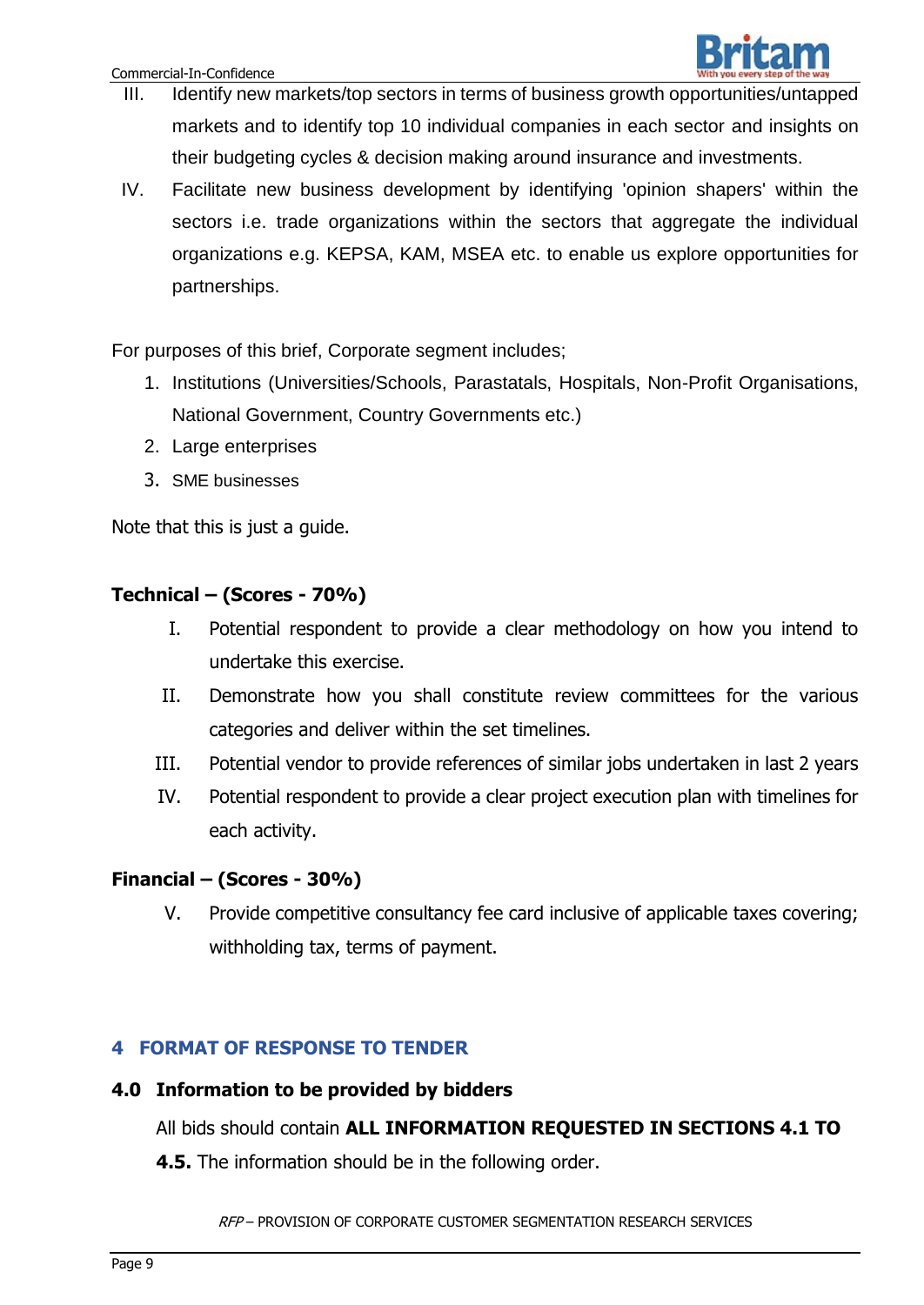#### **4.1 General Information about the firm**

Provide the following documentation in respect of your company.

- (i) Certificate of registration (or its equivalent) that is valid in accordance with any legally recognised jurisdiction
- (ii) Tax compliance certificate (or its equivalent) that is valid in accordance with any legally recognised jurisdiction
- (iii)Current County Trade license/Business permit
- (iv)Accreditation or a licence to perform similar services in by the Insurance Regulatory Authority.
- (v) Company Profile, with a clear organogram and area of speciality
- (vi)List of Directors (Name, ID Number/passport number, Nationality, Telephone and physical address
- (vii) Britam Non-Disclosure Agreement (document to be provided to accompany this RFP)
- (viii) Britam Supplier Code of Conduct (document to be provided to accompany this RFP)
- (ix)Britam Business Litigation and Probity; and Lead Time and Credit Period Declaration Form (document to be provided to accompany this RFP)

# **4.2 Organization of the firm**

- Depth of the firm's practice in serving global clients of the scale and scope of Britam.
- Briefly highlight the profiles and technical qualifications of the research staff to be involved. This could include the numbers of years of experience in a research role; level of research professional qualification with reputable research bodies; and any other relevant qualification. The firm must have at least two qualified Specialists from a reputable research body.
- Statement summarizing the benefit to Britam of engaging the firm.

#### **4.3 Reference Sites**

Statement of capabilities and references in similar projects undertaken over the last three years including a brief description of the projects undertaken and reference letters. The firm needs to have conducted similar work with an insurance company, Financial Institution in Africa of the same or bigger, size and operation with Britam.

By responding to this Tender the service provider confirms that they have no objection to Britam obtaining independent references from their current customers in furtherance of this Tender.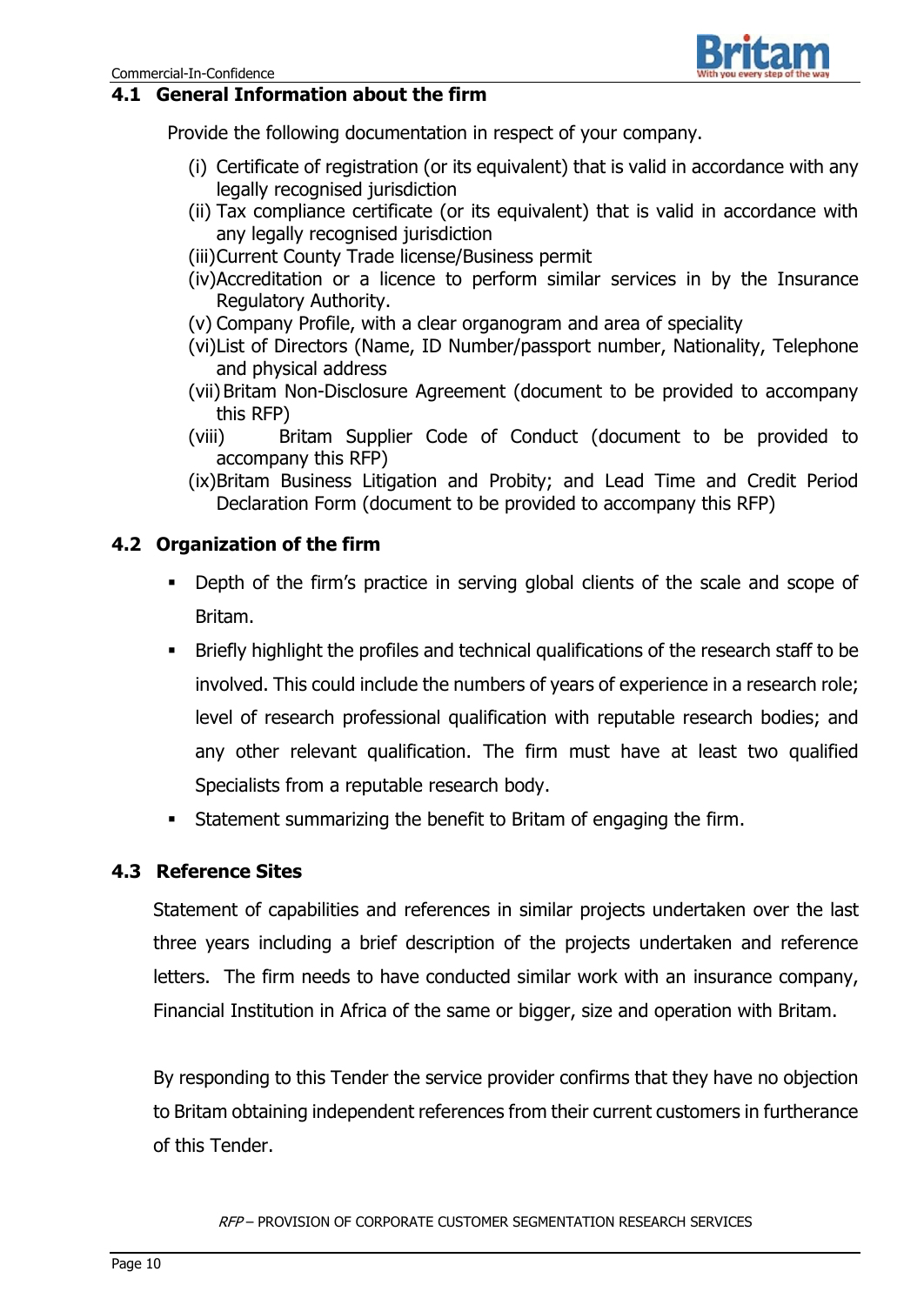#### **4.4 Particulars of the Project Deliverables**

This section shall provide details including but not limited to your methodology and deliverables as outlined in paragraph 3.2.

- I. Rate card for adhoc supplementary projects that will need to be carried out from time to time such as focus groups and customer dipsticks
- II. Executive summary
- III. Full report that meets the objectives above and with pen portraits of the profiles
- IV. Report should have both quantitative and qualitative data
- V. Go to Market strategy opportunities for Britam
- VI. Face to face presentation to the Britam team
- VII. In-house statistician or data scientist is a must have

# **4.5 Bid Preparation and Submission**

Bid documents should be put in plain sealed envelopes labelled as below and dropped in the tender box located on Britam Centre.

# **RFP FOR PROVISION OF CORPORATE CUSTOMERS SEGMENTATION RESEARCH SERVICES – RFP-2021-12/0007**

Tenders may also be posted earlier than the deadline to:

The Head of Procurement Britam Centre Mara/Ragati Road Junction, Upperhill, P. O. BOX 30375-00100 – Nairobi, Kenya

And marked at the top "**DO NOT OPEN BEFORE DECEMBER 21, 2021, 12:00 PM (GMT +3)"**

Offers must be submitted in two separate documents, 1(one) technical- and 1 (one) commercial bids and must be submitted in separate files/envelopes, clearly identified as:

The file with the technical proposal should be identified as follows: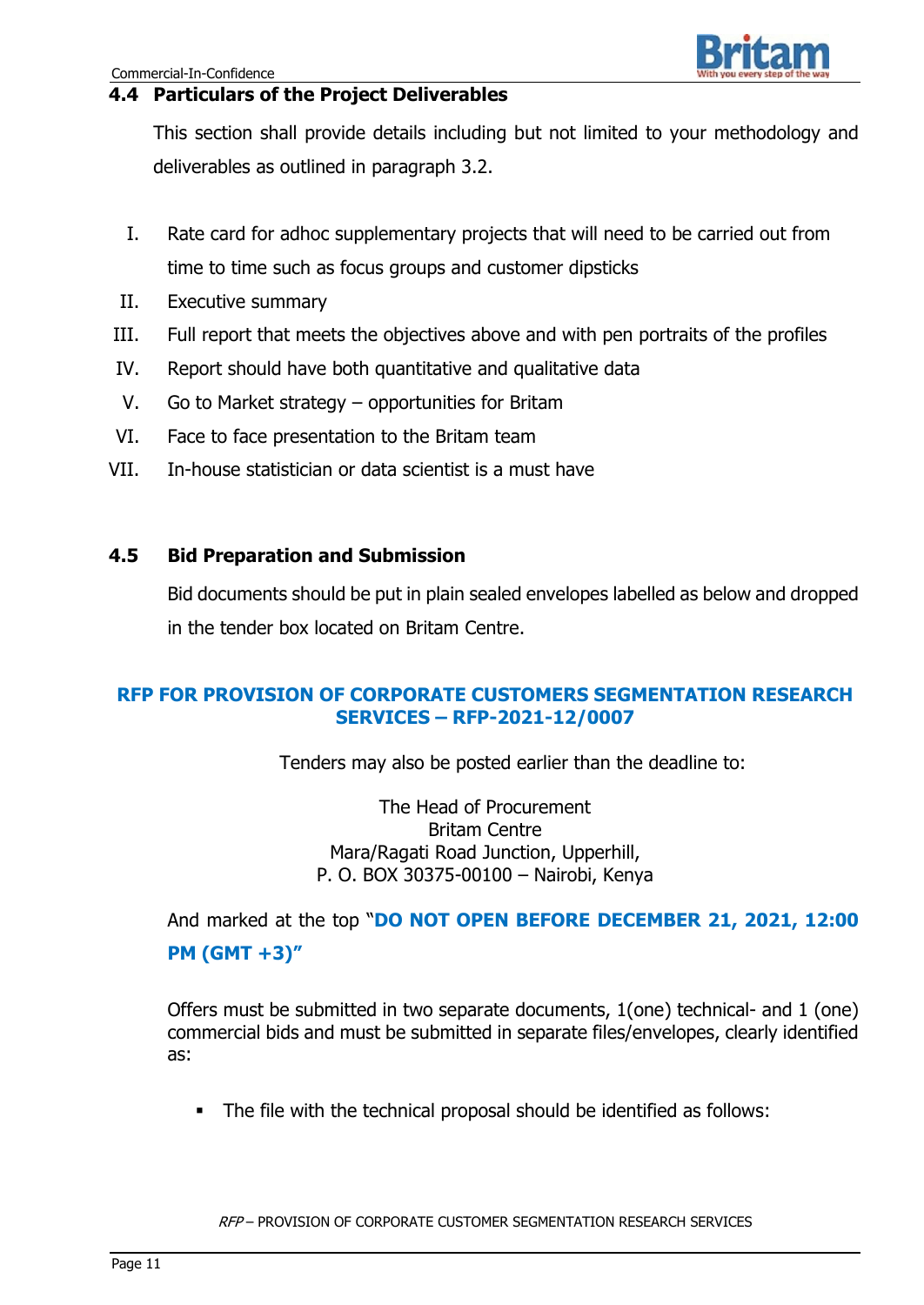

# **NAME OF THE COMPANY, TECHNICAL PROPOSAL FOR THE PROVISION OF CORPORATE CUSTOMERS AND MARKERT SIZING RESEARCH**

The file with commercial proposal should be identified as follows:

# **NAME OF THE COMPANY, COMMERCIAL / FINANCIAL PROPOSAL**

A soft copy of the bid should also be submitted on flash disk together with the bid documents through the tender box. No soft copy submission of the bid shall be made through any electronic means prior to the bid opening. Any such electronic submission shall lead to disqualification of the bid.

# **5 GENERAL CONDITIONS OF CONTRACT**

#### **5.1. Introduction**

Specific terms of contract shall be discussed with the bidder whose proposal will be accepted by the Company. The resulting contract shall include but not be limited to the general terms of contract as stated below from 5.2 to 5.14.

#### **5.2. Award of Contract**

Following the opening and evaluation of proposals, the Company will award the Contract to the successful bidder whose bid has been determined to be substantially responsive and has been determined as the best evaluated bid. Britam will communicate to the selected bidder its intention to finalize the draft conditions engagement in consultation with the bidder

#### **5.3. Application of General Conditions of Contract**

These General Conditions (sections 5.2 to 5.14) shall apply to the extent that they are not superseded by provisions in other parts of the Contract that shall be signed.

#### **5.4. Bid Validity Period**

Bidders are requested to hold their proposals valid for ninety (90) days from the closing date for the submission.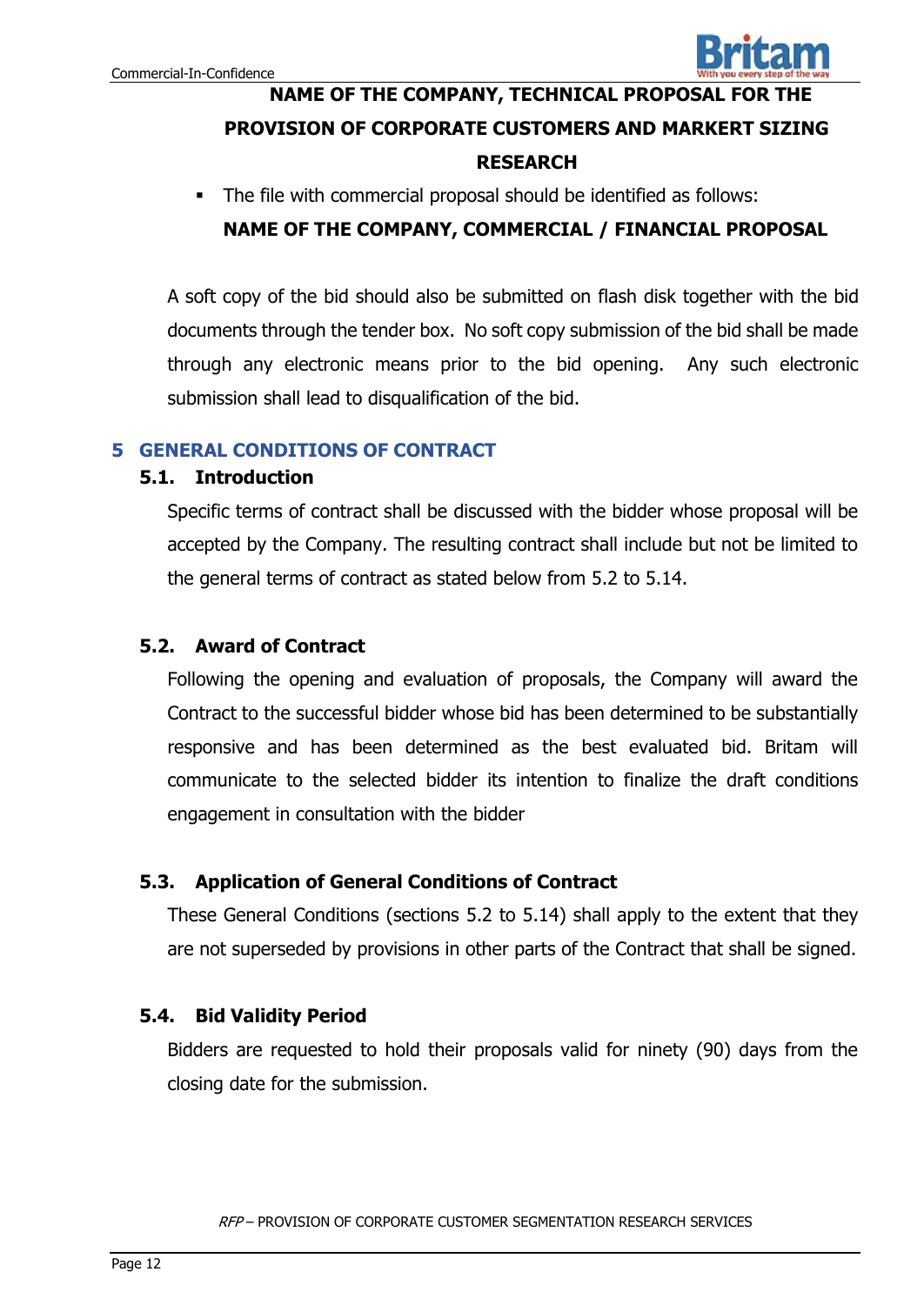# **5.5. Non-variation of Costs**

The prices quoted for the service and subsequently agreed and into the contract shall be held fixed for the contract period.

# **5.6. Delays in the Bidder's Performance**

- 5.6.1. Delivery and performance of the Transaction shall be made by the successful Bidder in accordance with the time schedule as per Agreement.
- 5.6.2. If at any time during the performance of the Contract, the Bidder should encounter conditions impeding timely delivery and performance of the Services, the Bidder shall promptly notify the Company in writing of the fact of the delay, its likely duration and its cause(s). As soon as practicable after receipt of the Bidder's notice, the Company shall evaluate the situation and may at its discretion extend the Bidder's time for performance, with or without liquidated damages, in which case the extension shall be ratified by the parties by amendment of the Contract.
- 5.6.3. Except in the case of "force majeure" as provided in Clause 5.14, a delay by the Bidder in the performance of its delivery obligations shall render the Bidder liable to the imposition of liquidated damages pursuant to Clause 5.8.

#### **5.7. Liquidated damages for delay**

The contract resulting out of this RFP shall incorporate suitable provisions for the payment of liquidated damages by the bidders in case of delays in performance of contract.

#### **5.8. Governing Language**

The Contract shall be written in the English Language. All correspondence and other documents pertaining to the Contract which are exchanged by the parties shall also be in English language.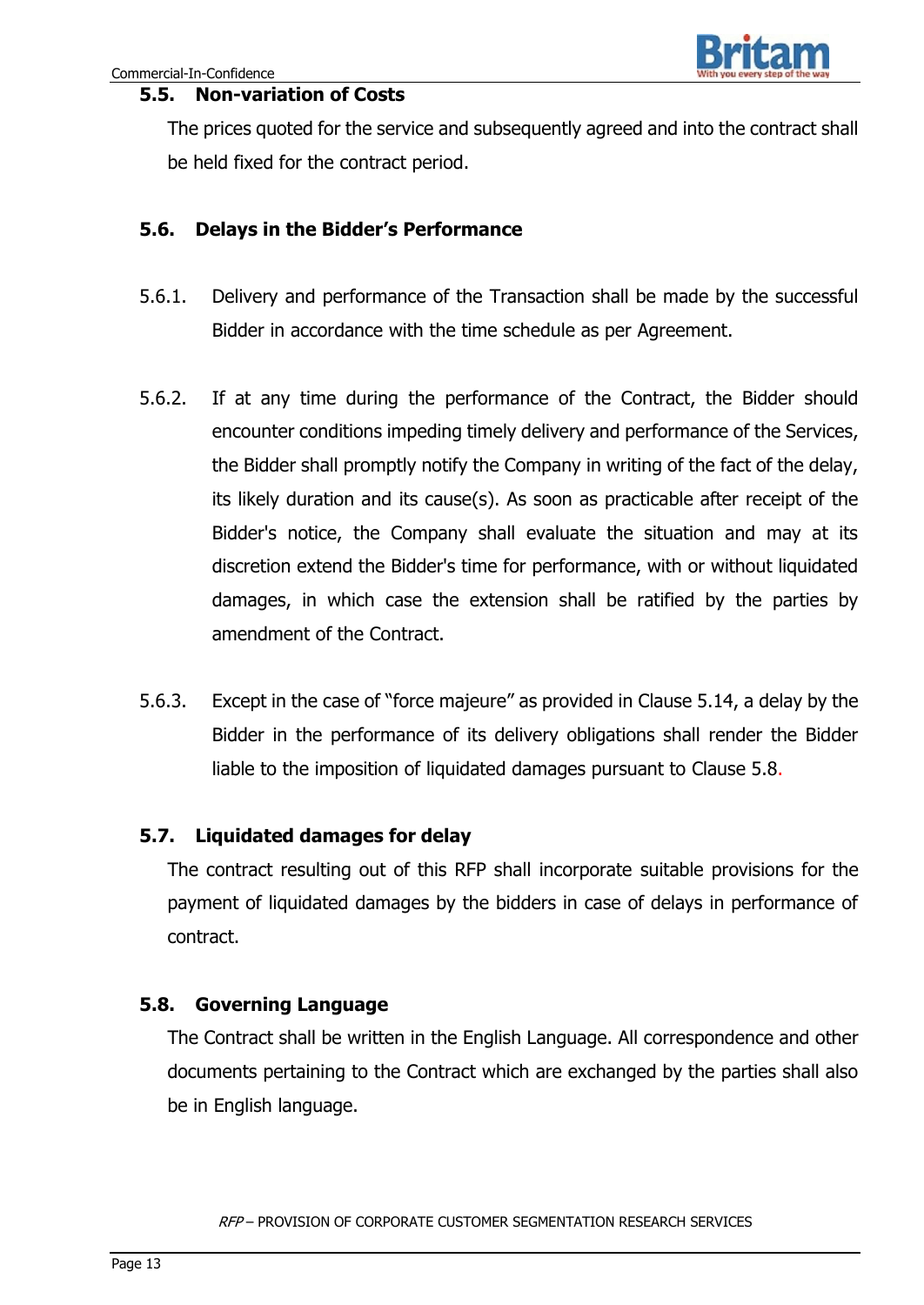

#### **5.9. Applicable Law**

This agreement arising out of this RFP shall be governed by and construed in accordance with the laws of Kenya and the parties submit to the exclusive jurisdiction of the Kenyan Courts.

#### **5.10. Successful Bidder's Obligations**

The successful bidder:

- 5.10.1. Is obliged to work closely with Britam staff, act within its own authority, and abide by directives issued by the Company that are consistent with the terms of the Contract.
- 5.10.2. Will abide by the job safety measures and will indemnify the Company from all demands or responsibilities arising from accidents or loss of life, the cause of which is the Bidder's negligence. The Bidder will pay all indemnities arising from such incidents and will not hold the Company responsible or obligated.
- 5.10.3. Will be responsible for managing the activities of its personnel, or subcontracted personnel, and will hold itself responsible for any misdemeanours.
- 5.10.4. Will not disclose the Company`s information it has access to, during the course of the work, to any other third parties without the prior written authorization of the Company. This clause shall survive the expiry or earlier termination of the contract

#### **5.11. PAYMENT TERMS**

Britam will not make any payments in advance. Britam will issue an LPO for all services required and the LPO will be paid 30 days from receipt of invoices in arrears. Britam will not accept partial deliveries and neither will it make partial payments.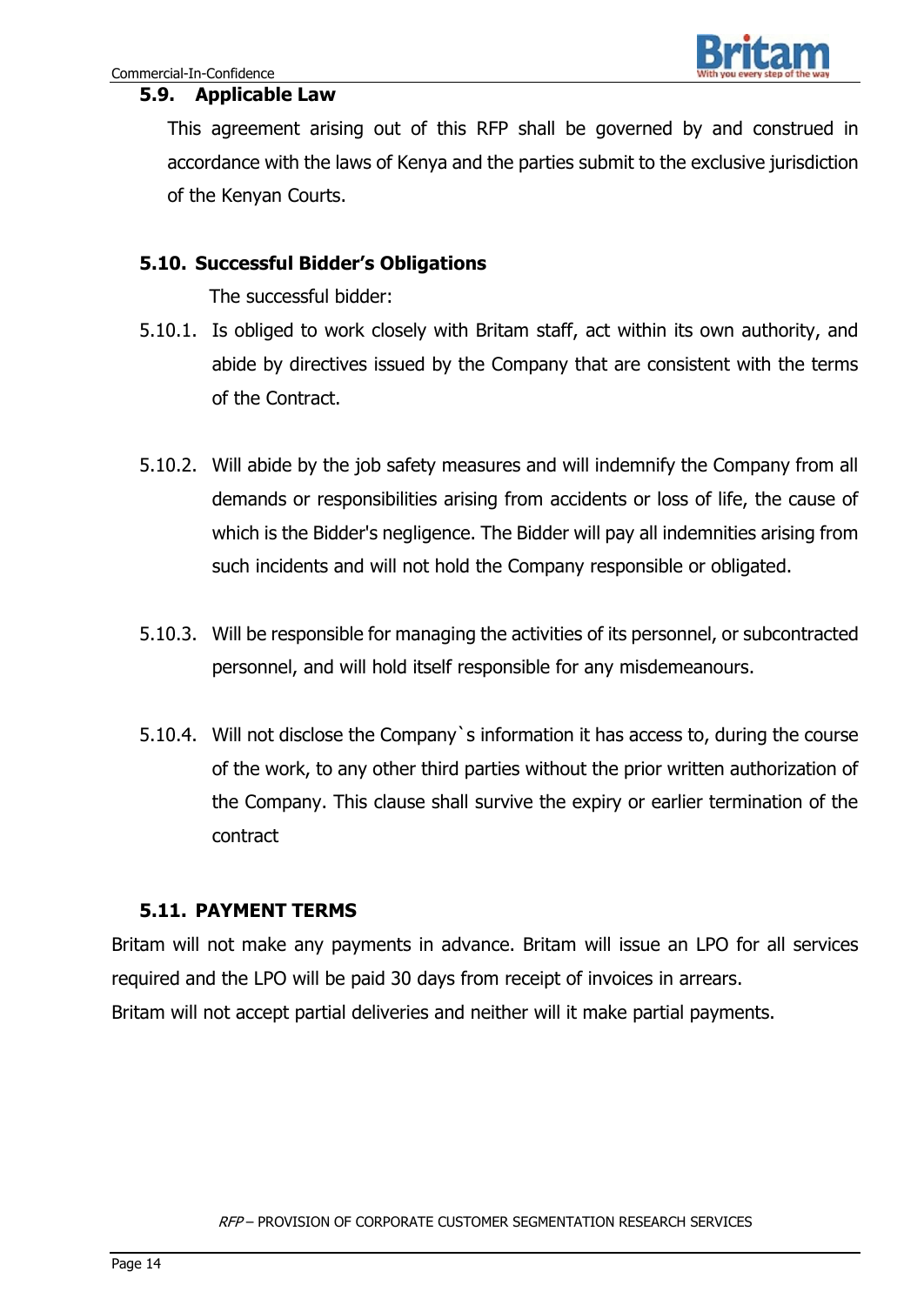#### **6 BRITAM SUPPLIER CODE OF CONDUCT**

#### **6.1 GENERAL**

This Code is applicable to all Britam suppliers (hereinafter "Supplier" or "Suppliers") and their employees (be they temporary, casual or permanent) and sub-contractors throughout the world. Britam requires all Suppliers to conduct their business dealings with Britam in compliance with this Code and in compliance with all laws applicable to the Supplier's' business, wherever conducted. By entering into business transactions with Britam, the Supplier agrees to abide by the terms of this Code and acknowledge that compliance with this Code is required to maintain the Supplier's status as a Britam Supplier. Britam shall have the right to terminate any Supplier's contract for failure to comply with the provisions of this Code. Britam recognizes that local laws may in some instances be less restrictive than the provisions of this Code. In such instances Suppliers are expected to comply with the Code. If local laws are more restrictive than the Code, then Suppliers are expected to comply with applicable local laws.

# **6.2 PROVISIONS**

In particular, Suppliers must comply with the following:

#### **6.2.1 Relations with competitors**

Suppliers will be required to comply with applicable antitrust or competition laws and will not engage in any restrictive trade practices. Suppliers will at all times act in a manner that will uphold and encourage healthy competition.

# **6.2.2 Bribes, Conflicts of Interest, Gifts and other Courtesies**

#### 6.2.2.1 Bribes

Suppliers shall not make or offer bribes or payments of money or anything of value to any Britam employee or any other person including officials, employees, or representatives of any government or public or international organisation, or to any other third party for the purpose of obtaining or retaining business with Britam. For the avoidance of doubt Britam considers an act of bribery to include the giving of money or anything of value to anyone where there is belief that it will be passed on to a government official or Britam employee

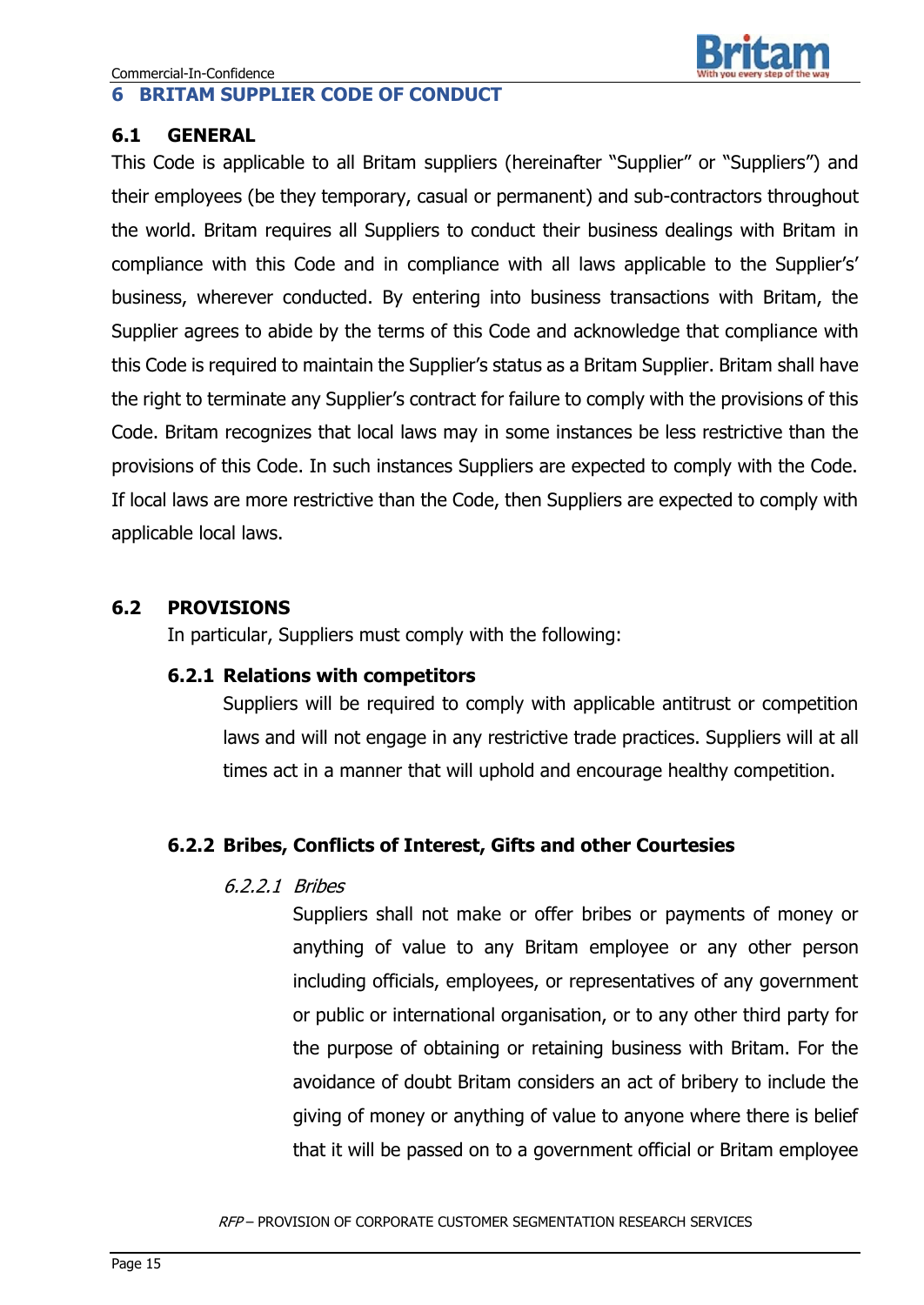

for this purpose. Suppliers are required to comply with all applicable local anti-bribery laws.

#### 6.2.2.2 Gifts and other business courtesies

Suppliers shall ensure that any expenditure incurred in relation to any particular Britam employee or government official is in the ordinary and proper course of business and cannot reasonably be construed as a bribe or so as to secure unfair preferential treatment. A general guideline for evaluating whether a business courtesy is appropriate is whether public disclosure would be embarrassing to the Supplier or Britam.

Britam employees may accept unsolicited gifts from Suppliers provided:

- they are items of nominal value KShs 1500 or less, or
- they are advertising or promotional materials having wide distribution e.g. calendars, stationaries, diaries, etc; and
- Acceptance of the gift does not violate any applicable law.

#### 6.2.2.3 Conflicts of Interest

No supplier shall enter into a financial or any other relationship with a Britam employee that creates a conflict of interest for Britam. A conflict of interest arises when the material personal interests of the Britam employee are inconsistent with the responsibilities of his/her position with the company. All such conflicts must be disclosed and approval to the transaction given.

#### **6.2.3 Compliance and implementation**

#### 6.2.3.1 Licenses and Returns

The Supplier will be required to obtain and renew, in accordance with any law or regulations all permits, licenses and authorizations required for it to carry out its business. In addition, the Supplier will